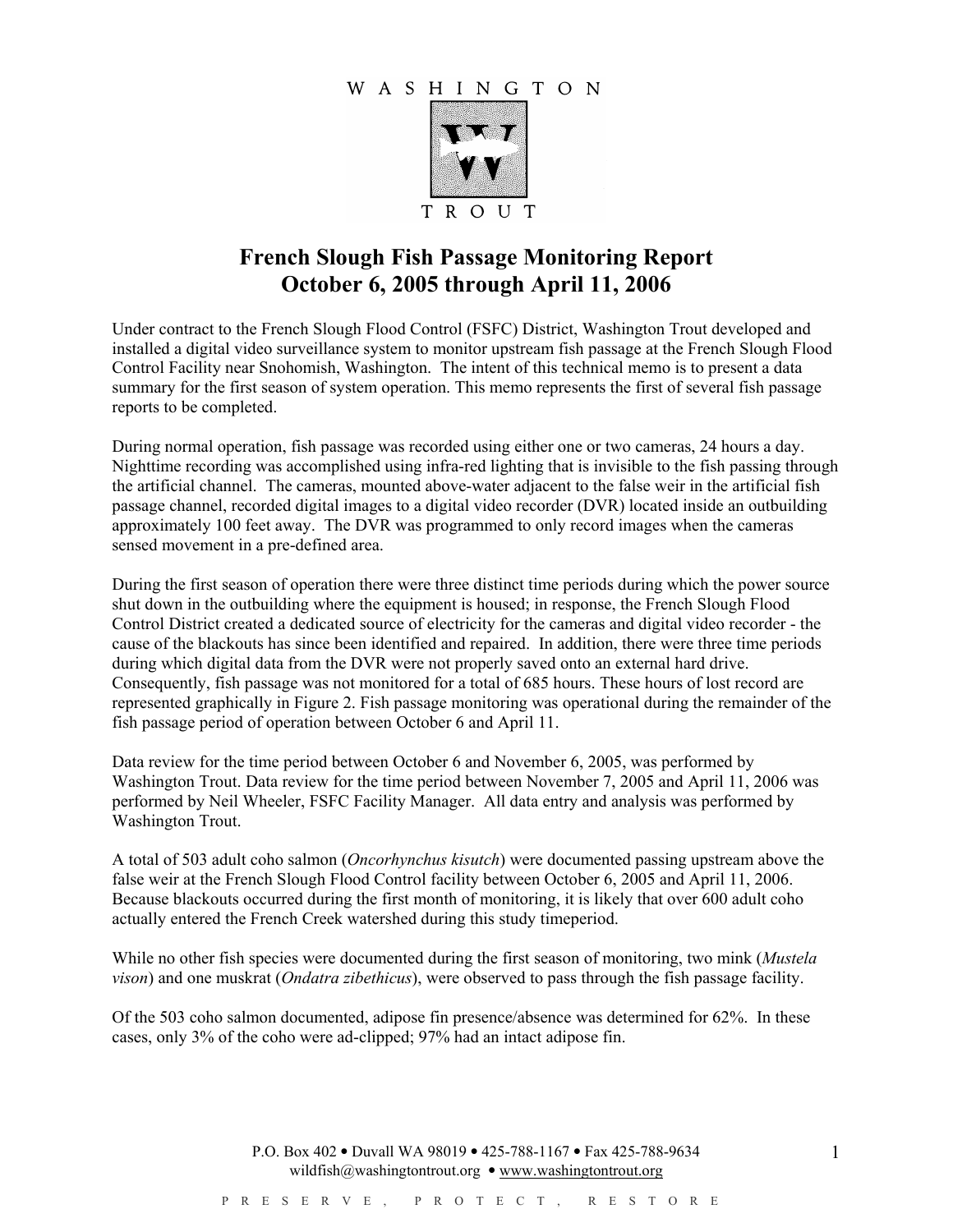

Figure 1. Representative photographs of individual coho passing through the facility during the 2005-2006 season. Additional photographs and movie clips are available upon request.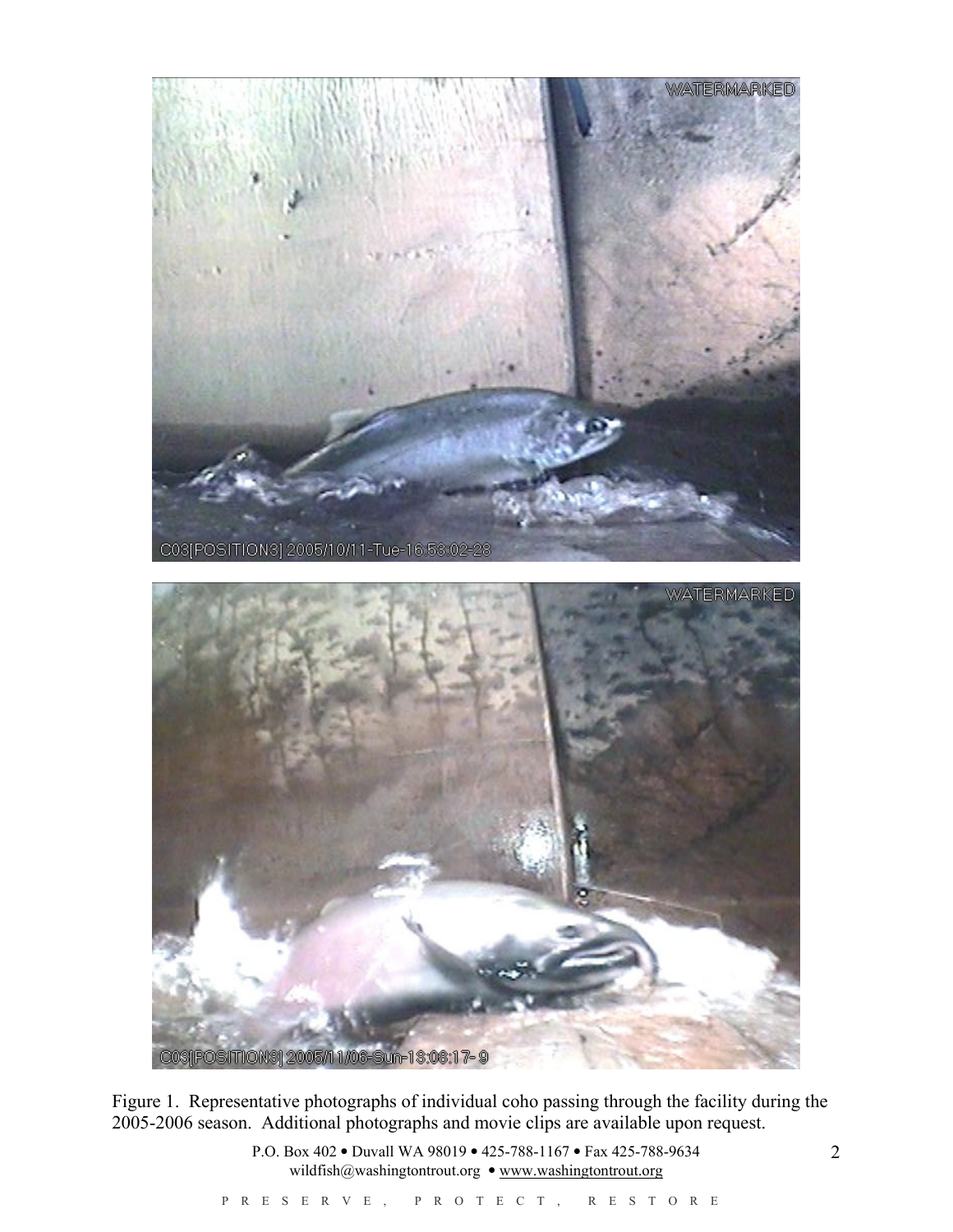

Figure 2. Daily total number of adult coho passing upstream above the false weir at the French Slough Flood Control facility. A total of 503 coho were photographed passing upstream. Only fish that crossed the weir were counted; because of the nature of the artificial channel and the location of the cameras, double-counting fish was not a possibility. The grey boxes depict the 685 hours of monitoring that were missed because of electrical problems at the Flood Control facility and/or data that were inadvertently lost during the backup process. It is likely that over 600 coho entered the French Creek watershed between October 6, 2005 and November 11, 2006. No species other than coho were observed, and no fish were observed after December  $26<sup>th</sup>$ .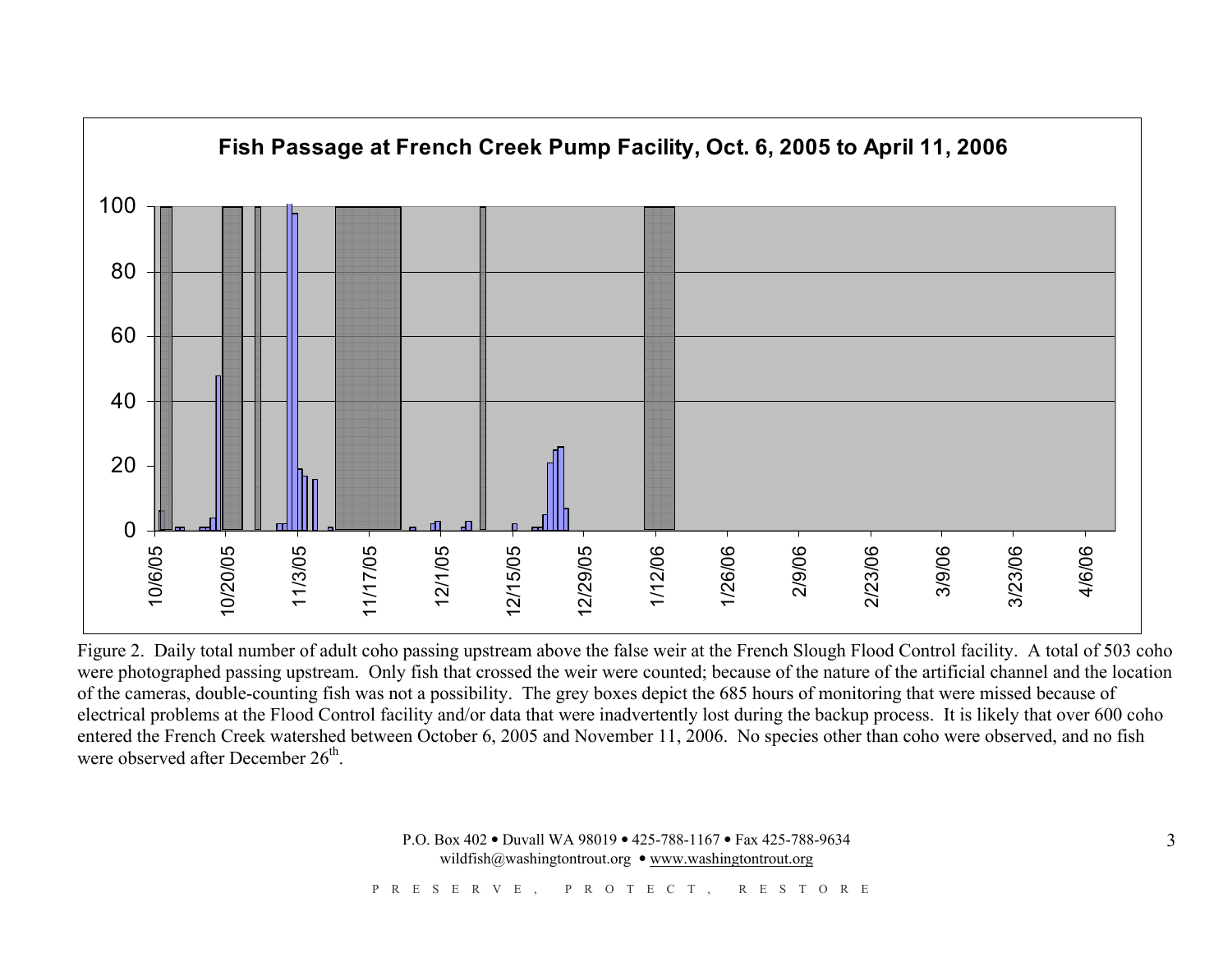

Figure 3. Adult coho passed upstream above the false weir at the French Slough Flood Control Facility during almost every hour of the day. Most upstream passage (78%) occurred during the daylight hours between 7am and 5pm.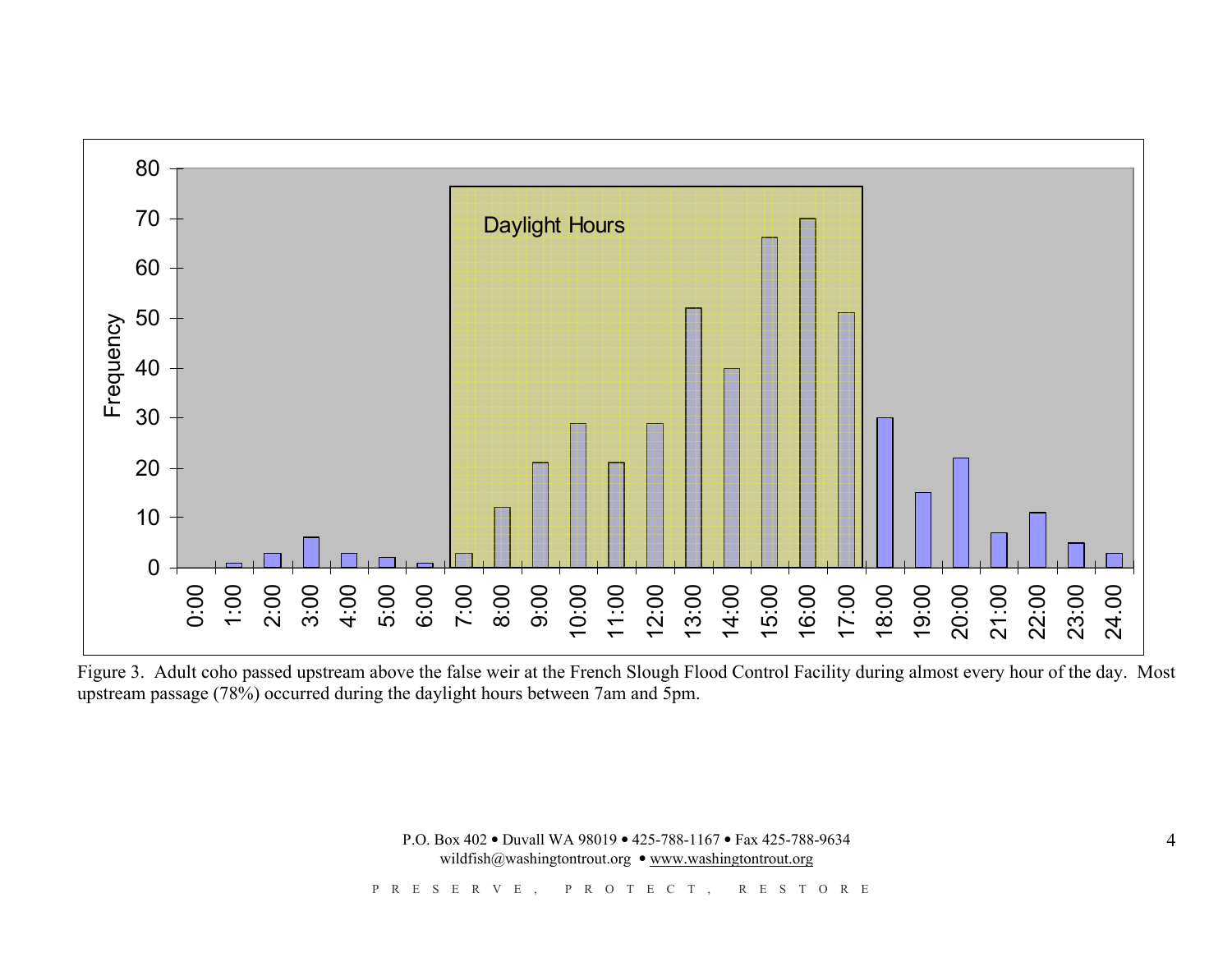

## **Wild Fish Conservancy**

SCIENCE EDUCATION ADVOCACY

## **French Slough Fish Passage Monitoring Report October 16, 2006 through April 14, 2007**

January 29, 2008

Under contract to the French Slough Flood Control (FSFC) District, Wild Fish Conservancy developed and installed a digital video surveillance system to monitor upstream fish passage at the French Slough Flood Control Facility near Snohomish, Washington. The intent of this technical report is to present a data summary for the second season of system operation. This is the second annual French Slough fish passage report.

During normal operation, fish passage was recorded using either one or two cameras, 24 hours a day. Nighttime recording was accomplished using infra-red lighting that is invisible to the fish passing through the artificial channel. The cameras, mounted above-water adjacent to the false weir in the artificial fish passage channel, recorded digital images to a PC-based digital video recorder (DVR) located inside an outbuilding approximately 100 feet away. The DVR was programmed to only record "events" when the cameras sensed movement in a pre-defined area; when an event was triggered (by fish presence, for example) the DVR saved the footage of the event and the three seconds preceding the event.

During the second season of operation there were three distinct time periods totaling 129 hours during which the power source shut down in the outbuilding where the equipment is housed. In addition, there were two storm flood time periods, totaling 780 hours, during which the FSFC District turned the fish passage pumps off. These hours of no video record (power off) and no fish passage (pumps off) are represented by the gray bars in Figure 2. Fish passage and passage monitoring were operational during the remainder of the fish passage period of operation between October 16 and April 14.

Video footage review for the time period between October 16, 2006 and April 14, 2007 was performed by the FSFC District Facility Manager. All data entry, QA/QC, and analyses were performed by Wild Fish Conservancy.

A total of 1577 fish were observed to have passed over the false weir between October 16 and April 14. Of these, 1508 were identified as adult coho salmon (*Oncorhynchus kisutch*) and 69 were not clearly identifiable as coho. The 69 unidentified fish passing over the false weir were likely either coho jacks, cutthroat, or possibly steelhead; the video quality precludes definitive identification.

> P.O. Box 402 • Duvall WA 98019 • 425-788-1167 • Fax 425-788-9634 wildfish@washingtontrout.org • www.washingtontrout.org

1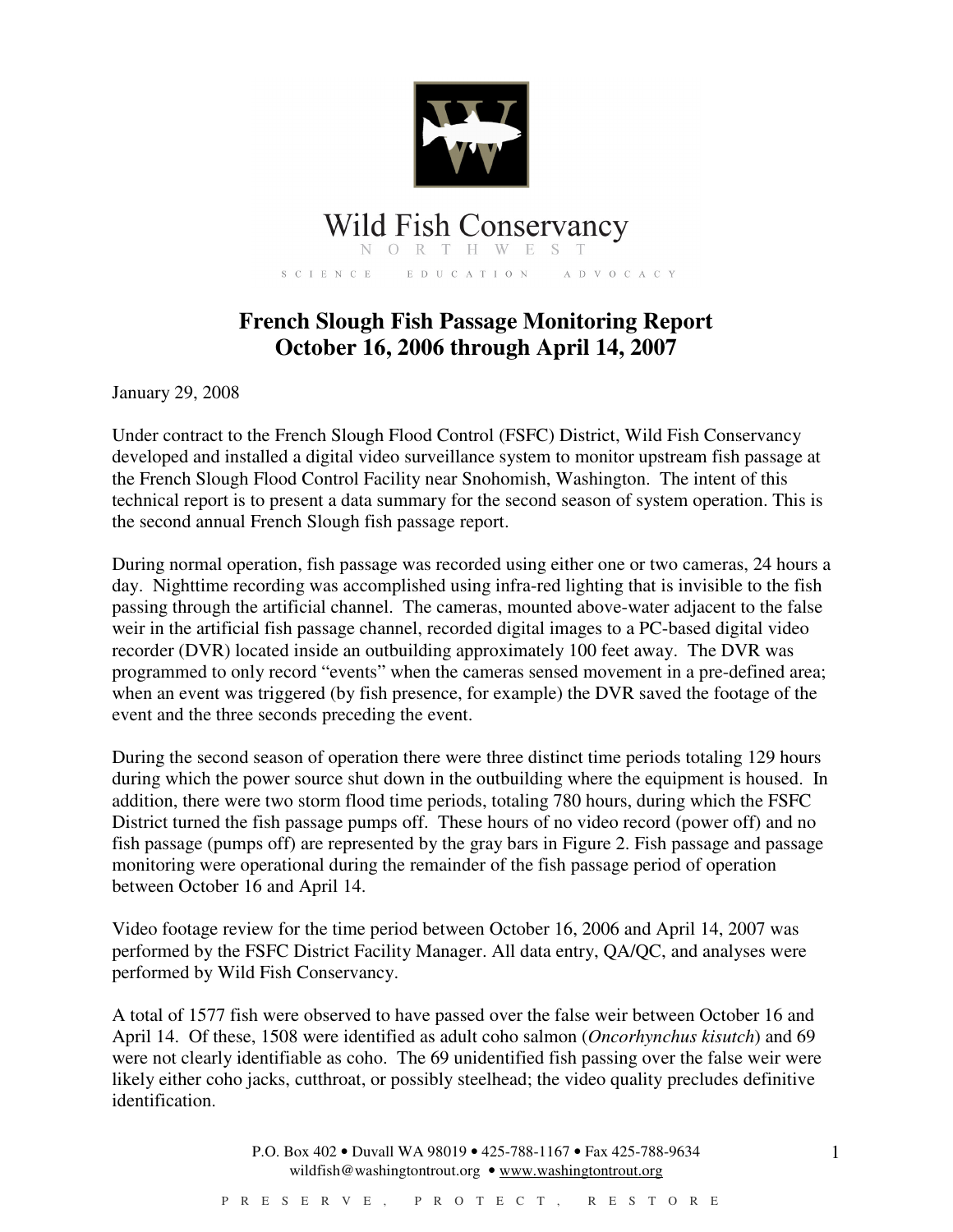Because an electrical blackout occurred on 10/19/2006 during a significant period of upstream migration, it is likely that over 1600 adult coho actually entered the French Creek watershed during the study timeperiod.

Of the 1508 definitive coho salmon documented, adipose fin presence/absence was determined for 95%. For those 1428 coho, only 7 were adipose-clipped.



Figure 1. An unidentified salmonid, likely either a cutthroat trout or steelhead, migrating upstream through the facility in March 2007. Additional photographs and movie clips are available upon request.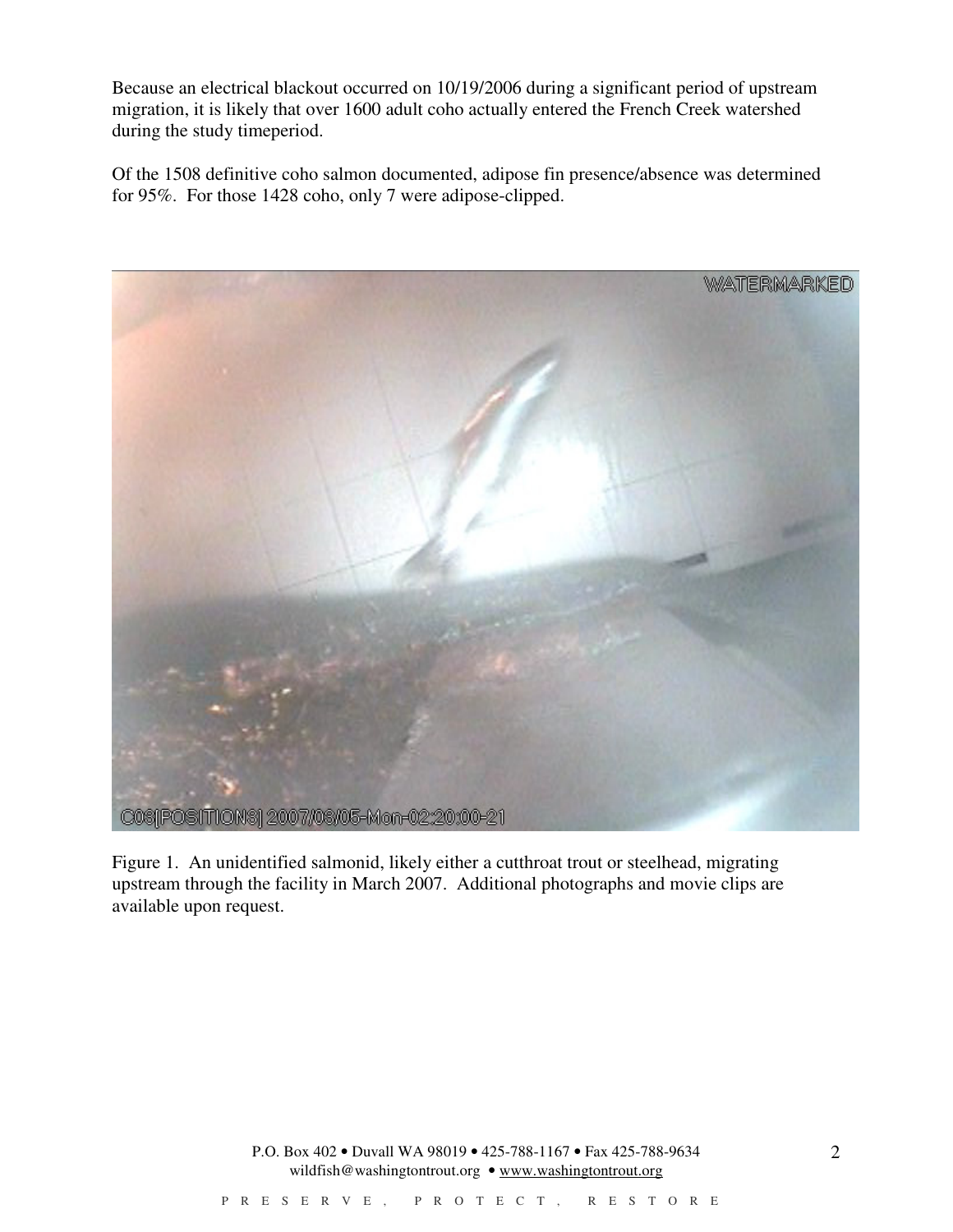

Figure 2. Daily total number of fish passing upstream above the false weir at the French Slough Flood Control facility. A total of 1577 fish were photographed passing upstream, of which 1508 were clearly adult coho salmon. Only fish that crossed the weir were counted; because of the nature of the artificial channel and the location of the cameras, double-counting fish was not a possibility. The grey boxes depict the 129 hours of monitoring that were missed because of electrical problems at the Flood Control facility. The yellow boxes depict 780 hours during which the FSFC District turned the fish passage pumps off because of high flows (Snohomish River flooding) at the facility.